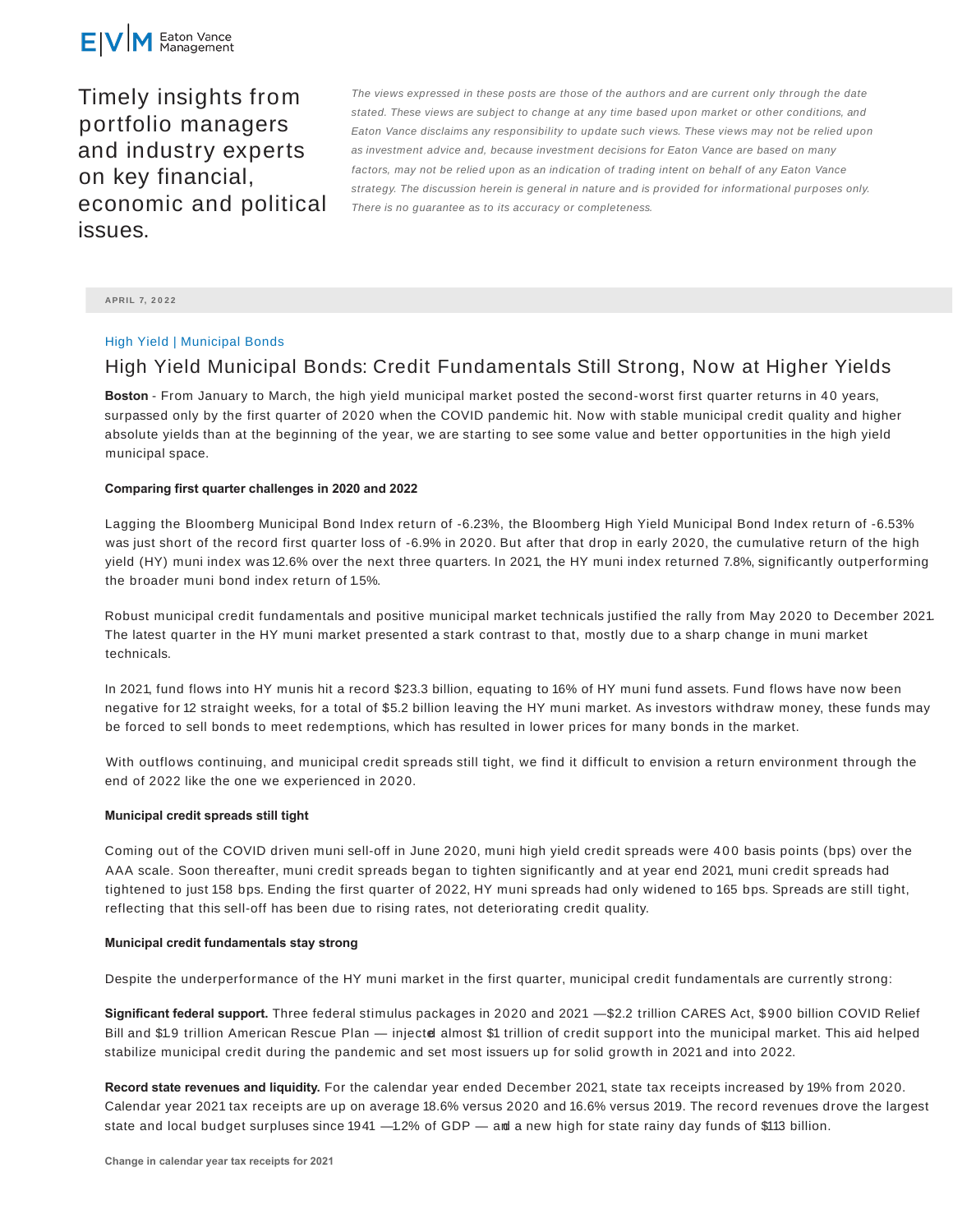

Source: Individual state monthly tax reports, J.P. Morgan. Note: Oregon, Wyoming, and Alaska do not provide monthly tax data. Bars in gray indicate December data is not yet available and YTD period has been adjusted.

**Credit upgrades outpacing downgrades.** Upgrades have outpaced downgrades as overall credit quality has been bolstered by significant federal support and strong GDP growth. Last year was very positive from a credit ratings perspective: at credit rating agency Moody's, the upgrade to downgrade ratio was 2.7 to 1, while S&P upgraded 1.85 credits for every downgrade.



**Municipal upgrades and downgrades in 2021**

Source: Moody's Investors Service, J.P. Morgan. Gray shaded area indicates recessionary period (data not available prior to 2002 Q1).

**Declining defaults.** Significant stimulus funding and an improving economy pushed unique defaults down to 65 in 2021 from 86 in 2020. Defaults continued to decline in the first quarter of 2022, with 16 unique defaults, down from 23 during the same period last year.

**Bottom line:** While spreads remain tight from a historical perspective, after the significant sell-off in the first quarter, yields are now more attractive than they were to start the year. On December 31, 2021, the 10-year High Yield Municipal Index yielded 2.61%. On March 31, 2022, that yield had increased 46% to 3.82%. As the Federal Reserve is starting to raise the federal funds rate, we are mindful that muni credit fundamentals could become more volatile. Even so, we are beginning to see pockets of value and opportunity at these levels.

**Bloomberg High Yield Municipal Bond Index** is an unmanaged index of non-investment grade municipal bonds traded in the U.S.

**Bloomberg Municipal Bond Index** is an unmanaged index of municipal bonds traded in the U.S.